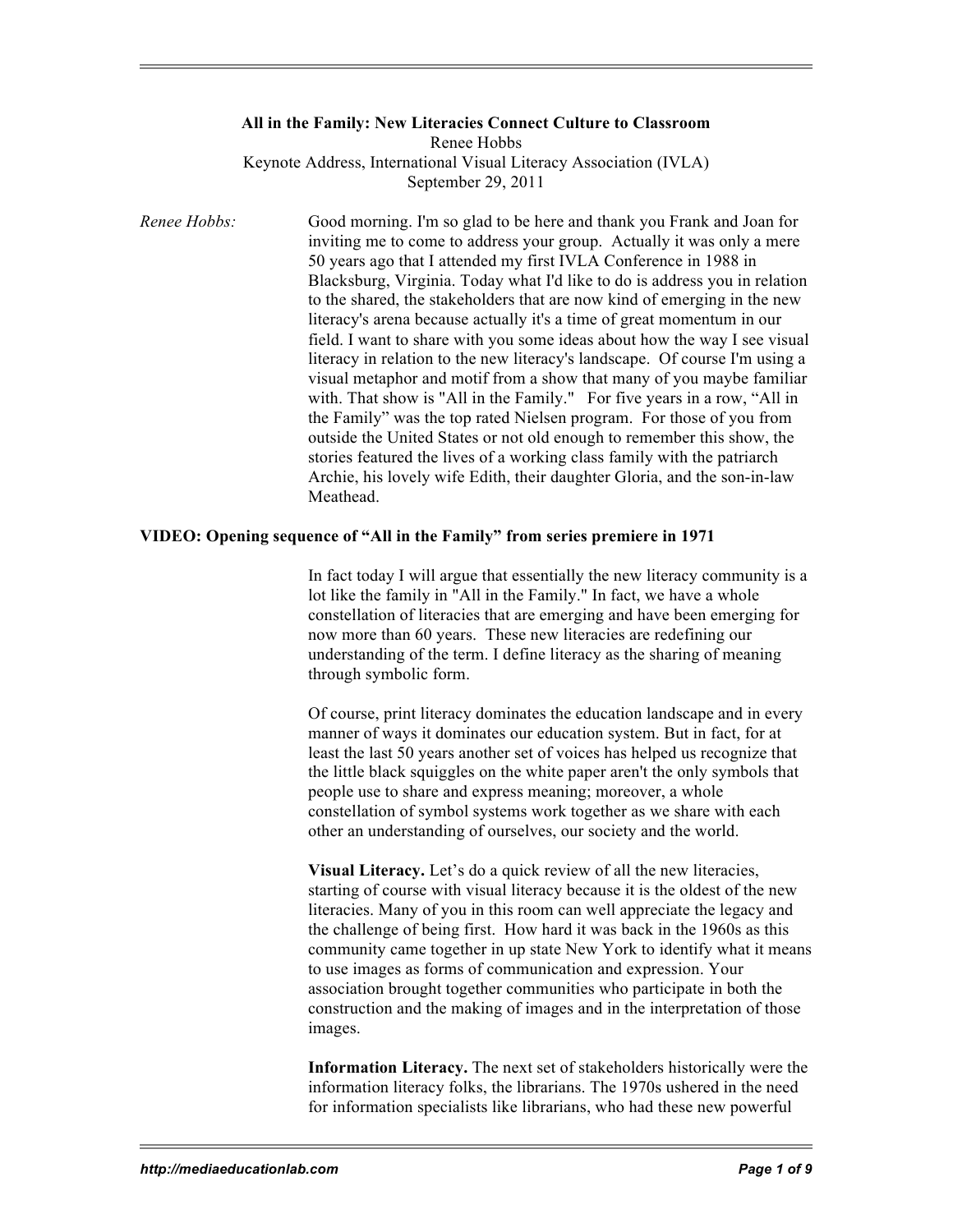technologies at their disposal. Databases changed everything about the way we thought about accessing information, about retrieving it, about organizing it. New skills were needed to be able to find information and so the information literacy community helped us understand what new competencies and new skills were necessary for being able to access information and use it to solve problems and to get things done.

**Media Literacy.** Well then came media literacy in the 1980s. By then, we were experiencing the advent of the 500-channel universe, when cable television dropped into our lives and we had a constellation of programming available via VHS tapes. All of the sudden we could bring the image-based technology of television into classrooms and our communities. Equipment got smaller and more portable so we could begin to do video production in schools and classrooms. The media literacy movement became the next new literacy historically. They emphasized two big ideas: the idea that all media messages are constructed; and that messages circulate within an economic, political and cultural context. To understand how media messages work we have to understand those institutional, political, and economic contexts.

**Computer Literacy.** This picture shows Archie Bunker with a laptop. It took me a long time to find that! As educators started to recognize the knowledge and skills that we needed to be able to use that desktop computer, we started to explore how computer programming could help support students collaborative and critical thinking skills. We needed to help students understand the difference between hardware and software and to learn file management, techniques, and to understand how to use software to compose with images, with words, and with interactivity. By the mid-1980s, computer literacy joined the new literacies club.

**Critical Literacy**. Then we started to hear from the critical literacy folks. They really had been there all along – riding on Paolo Freire's coattails-- but they started wielding their knives in the 1990s as the cultural studies community gained more prominence in the academic landscape. Critical literacy scholars like Doug Kellner started inviting us to ask questions about how power is exercised through the sharing of meaning through symbolic form.

It's important to understand how messages work to reinforce certain kinds of value systems and push out certain kinds of voices and perspectives, and how the representation of people, events, and of cultural artifacts shapes our understanding of the world and our personal identity.

**News Literacy.** When journalism came started to crumble, we started hearing journalists talk about news literacy. It took a while for journalists to recognize that there were going to be no next generation of newspaper readers if young people didn't establish a newspaper reading habit or value the quality of information they receive about current events. In the late 1990s, we watched the Newspaper and Education programs get dismantled as newspaper revenues tightened up and people began to find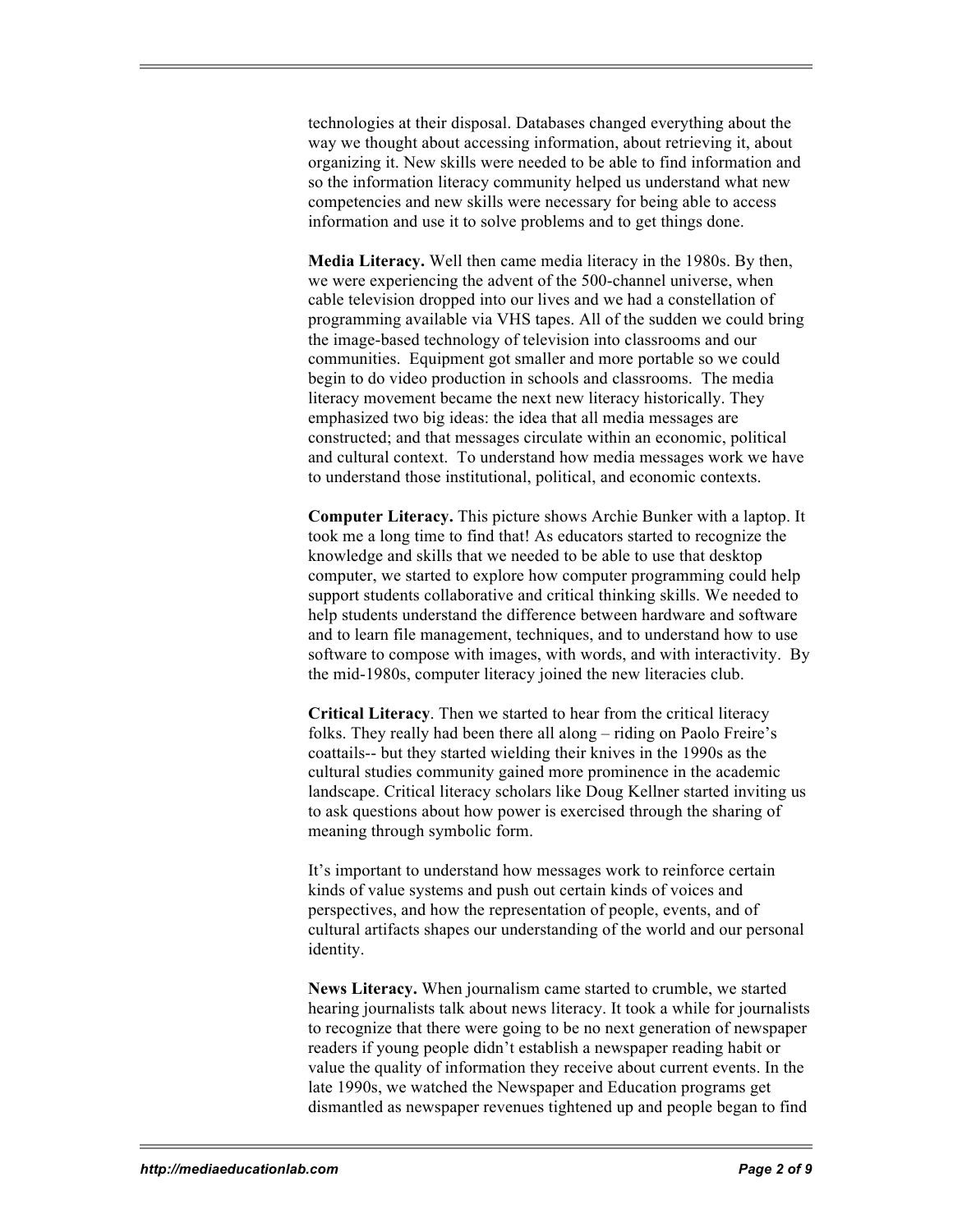their news and information from other sources. So the folks in the news industry came together using the phrase news literacy, arguing that there were a set of knowledge and skills that people needed to be able to understand how news gets to us, how to evaluate its credibility, how to recognize the difference between public relations dreck and quality investigative journalism.

**Digital Literacy.** Today we have a newcomer to the new literacies field: digital literacy. Digital literacy folks talk about participation in a new online world where there's another set of competencies and skills that are required to navigate in the Web 2.0 world, where social media participation is the mechanism by which we share meaning and express our points of view. These folks wonder about how people acquire a deep understanding of their ethical responsibilities as communicators in a multimedia landscape where anonymity makes it possible to "be" anyone and "share" anything.

Now I would like to make a little transition by inviting you to think about how Norman Lear and Michael Jackson are actually really connected. Of course if we were to make a Venn diagram to visually depict their similarities and differences there would be some differences that we would have to note. Norman Lear is living happily in Southern California where his organization the Norman Lear Center operates at the University of Southern California Annenberg School of Communication. He's still contributing actively to the creative communities in Southern California. Michael Jackson died in 2009 and is recognized as the most successful entertainer of all time. Many of us have been watching the trial of his physician. More than 35 million albums were sold worldwide in the 12 months after his death.

Michael Jackson and Norman Lear actually have quite a bit in common. Both of them were associated with controversy. In 1971 when "All in the Family" launched its unflinching look at the challenges of contemporary American family life, its insistent focus on exploring social issues like abortion, the Vietnam War, homosexuality was quite controversial. The show features issues like "women's liberation" which was, at the time, absolutely controversial. In fact when it launched in 1971, I was 13 years old and I was not allowed to watch the show because it had words like 'spig' and 'gimp' and 'jap' and all kinds of ethnic stereotypes and slurs that my parents thought were objectionable.

In fact when it launched we could say that "All in the Family" was as controversial as the "Jersey Shore" is today. Of course Michael Jackson entire life has been surrounded by controversy. Michael Jackson and I have something in common: he also was 13 years old in 1971 when "All in the Family" launched. Norman Lear was king of network television with five years at the top of the Nielson Ratings and Michael Jackson, the king of pop, although he died \$400 million in debt, was the nation's most prolific entertainer and at the top of the charts in terms of the number of awards he received. Michael Jackson was clearly a major figure of the 20th century music entertainment scene.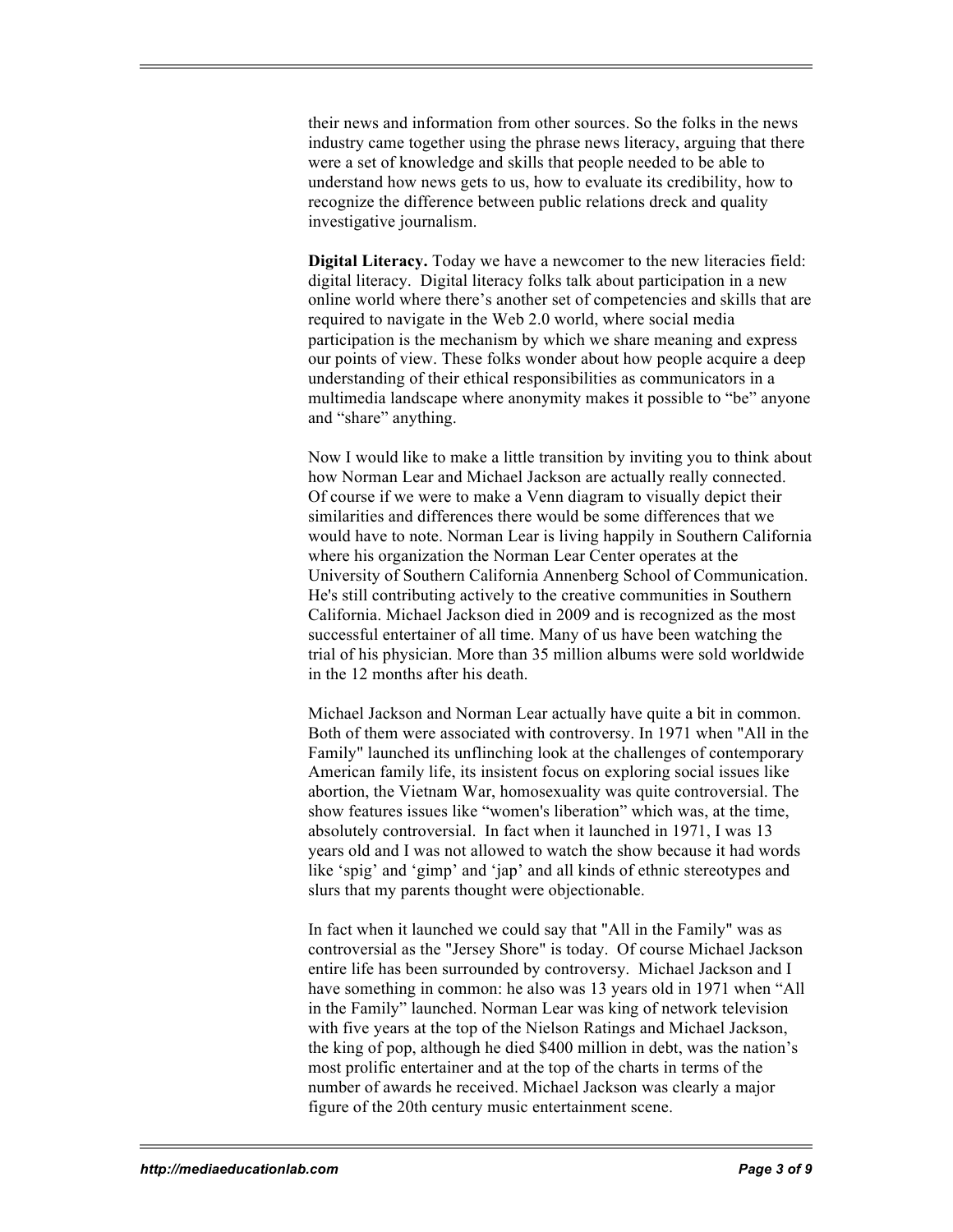All this is merely to point out that I'm using visual images that connect "All in the Family" and Michael Jackson to illustrate the equally big connections between the new literacies.

**Disciplinary Squabbling and Great Debates.** All right so these new literacies have been rising for 50 or 60 years, but over the last 15 years, these folks haven't always played well in the sandbox together. In fact, there's been some disciplinary squabbling and some great debate.

I'll have to take credit for some of that squabbling and great debates because I have a vivid memory burned into my brain. Who was at the IVLA conference in Phoenix in 1994? I remember sitting someplace in a bar arguing with some of you oldsters (perhaps you're in the audience) about whether people needed to "learn" to "read" the "grammar" of film? Now that was indeed a heated and vociferous debate. The disciplinary squabbling and great debates go all the way across the whole new literacies landscape. People say nasty things about information literacy, about media literacy, news literacy, critical literacy, and even about digital literacy. We each see our own discipline as offering the most productive lens on a particular problem and tend to diminish or trivialize the perspectives offered by other disciplines that we don't understand as well.

In fact, it's one of the joys of coming to an interdisciplinary conference like this, where sitting at your table might be an art historian and an artist and a librarian and a graphic design professional, and a teacher of graphic design, right? There's simply so much you can learn here.

More, and more, we rely on interdisciplinary communities to look at what we have in common across many different specializations. I would submit to you that right now at this time in our cultural history, the time is ripe for us to stop paying attention to our differences and start paying more attention to what we have in common.

So I have been proposing an expansive conceptualization to unite all the new literacies. The suggestion, the proposal, the ring as it were, has two components. One, a set of shared **conceptual principles** that underlie all of the new literacies. I wrote a scholarly article about this in 2006 as a lead chapter in a book called *Technology and Literacy*. I also think there's a set of **learning processes** that all of the new literacies embrace. These two powerful sets of ideas have a lot of value for those of us who are working in the context of K-12 and higher education where we're trying to better improve the quality of teaching and learning for students of all ages.

**Authors and Audiences.** Let's talk about the key concepts. I propose there are three big key concepts that connect us together across the new literacies landscapes. The first one I call Authors and Audiences, because any formulation of thinking about how people share meaning through symbol systems has to do with, in the classic communication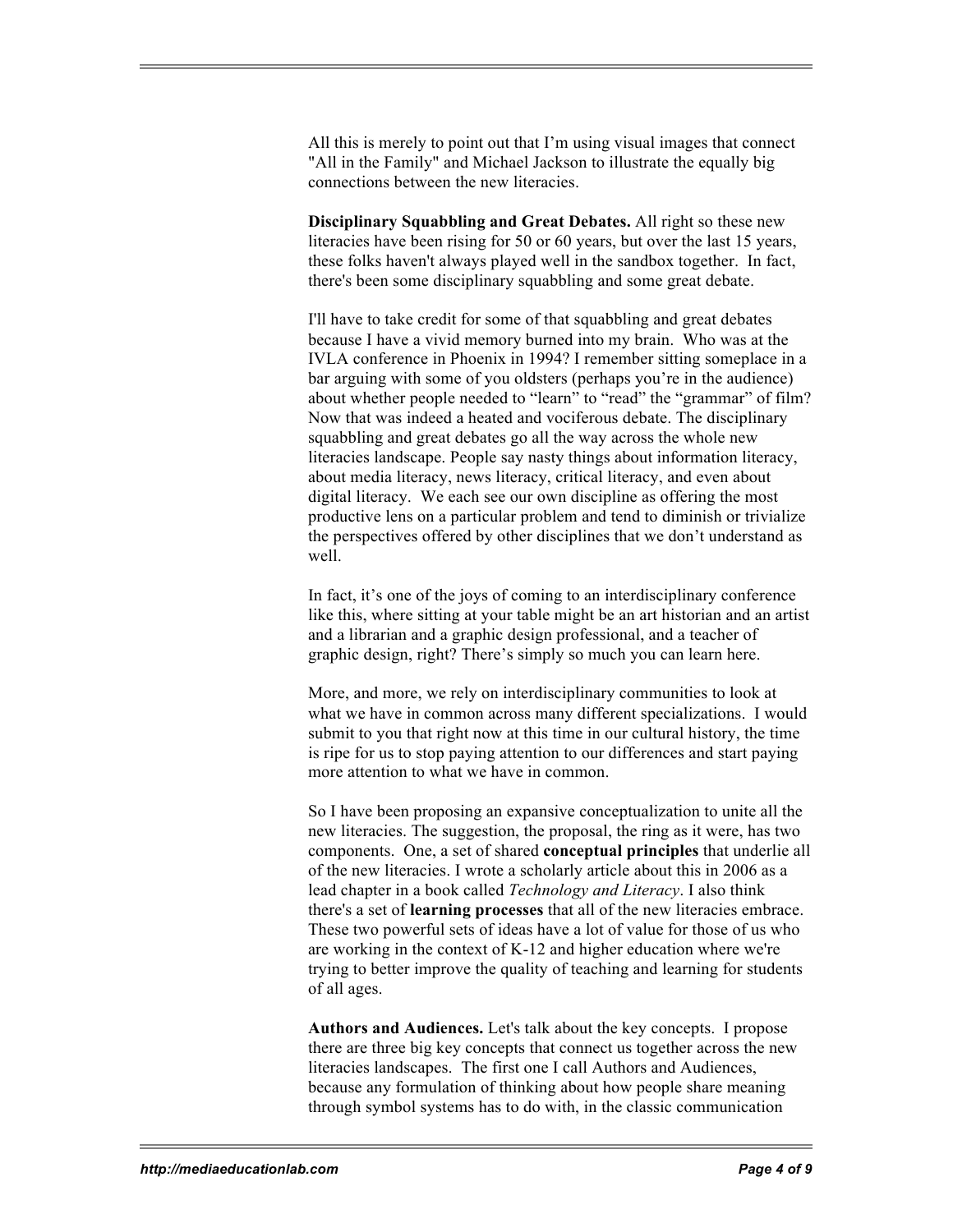formulation, senders and receivers. But more than that, the concept of authorship implies an appreciation of the institutional context in which messages circulate.

And the concept of audiences implies the practices by which audiences are gathered, formulated and of course, in today's economy, sold. When we think about the author's purpose and point of view, and when we think about audiences as consumers and their attention as a product that is commoditized in information-age economies, we are exploring this big set of ideas.

**Messages and Meanings.** Next up is a constellation of ideas I think of as Messages and Meanings. Again this idea of thinking about the authors choices, what image to put, what wine, what font to use. How to use interactivity, right? How to use color and design. Many of you teach about the careful design of messages in order to achieve particular kinds of communicative effects, right?

But there's an even bigger idea that happens when you connect Messages and Meanings. That's the idea of meaning making as a process that's inherently active and social and participatory as we co-construct meanings not right here inside our individual heads but actually in our social heads collectively as members of a community.

**Representation and Realities.** We might ask: why do messages, why do media, why do images, why do they speak to us, why do they have power, why can they can change our minds, why can they can change the world? Messages have power precisely because they speak to the human condition. They speak to our lived experience. They shape our sense of possibility for ourselves and our world.

Even a fantastical set of ideas that are abstract and impressionistic are used by us to make sense of our own lives. Even science fiction and fantasy, as crazy and unrealistic as it can be, are genres we use to make sense of our here-and-now existence.

I would submit to you that these three big sets of ideas can be found across all the new literacies framework. In visual literacy, media literacy, information literacy, news literacy, critical literacy, and in digital literacy, we're all kind of talking about these big ideas in one way or the other.

Let me talk to you a little bit about one way I've tried to translate some of these big ideas into actual practice. To do that, you have to take a look at my Media Literacy remote control. it's a remote control. Let's take a look at the Media Literacy Remote Control and I'll show you how to use it.

## **VIDEO: http://mediaeducationlab.com/what-media-literacy-0**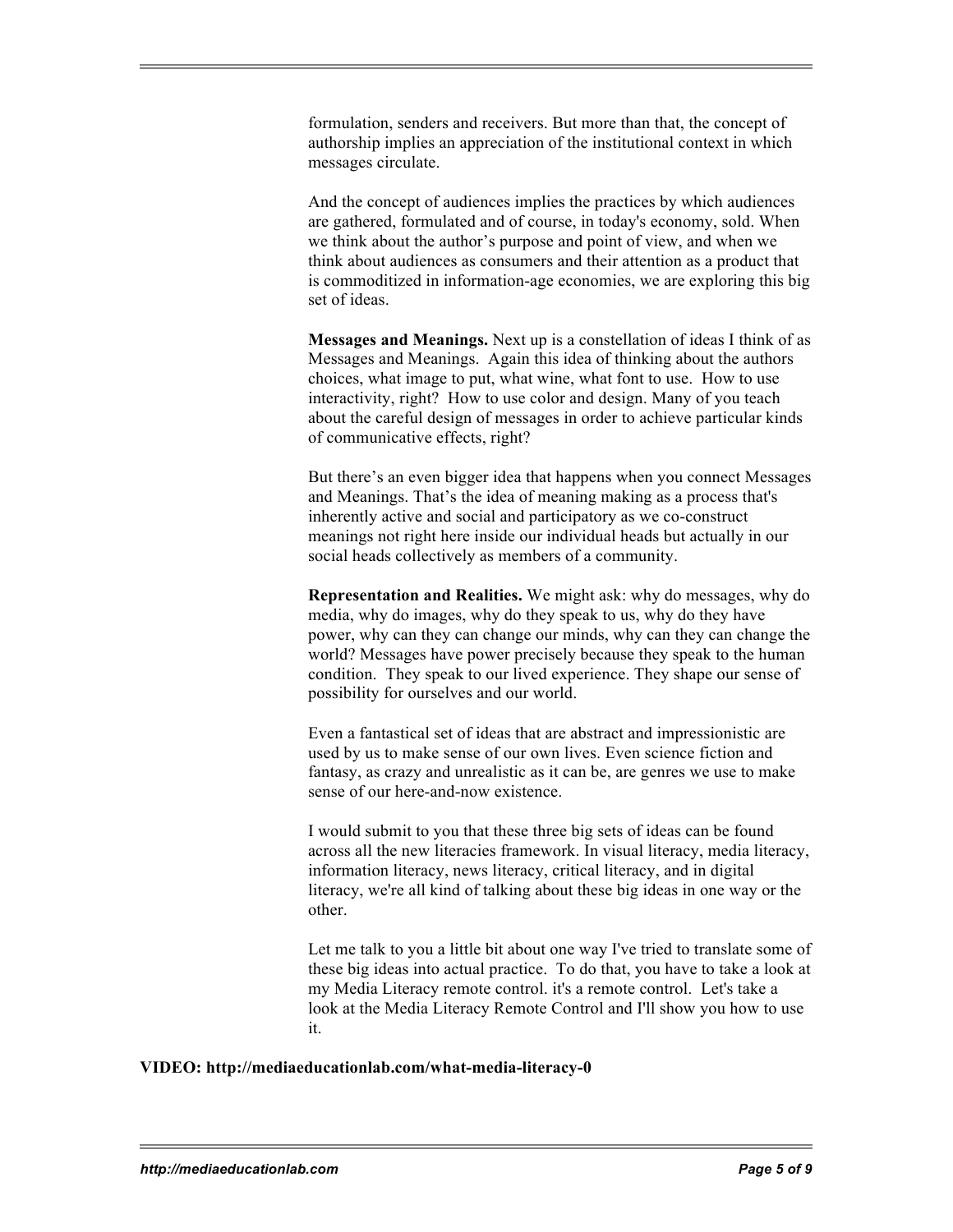As you can tell, I love using visual metaphors (like remote controls and rings) as a way to think about abstract ideas like authors and audiences, messages and meanings, and representations and realities. Like I said, the ring has two parts. There's the inner side of the ring and there's the outer side of the ring. The new literacies have a shared conceptualization of the learning process and this is something that I articulated in a policy paper that I wrote for the Aspen Institute and the Night Foundation last year called "Digital and Media Literacy: A Plan of Action." The model has five components.

**Access.** When it comes to the little black squiggles on the white page, access involves basic decoding skills. You got to decode those symbols into sound and then you have to comprehend in order for them to be meaningful at all. Access has different meanings in visual literacy in terms of approaching the text. In information literacy access has some other meanings. In the critical literacy, access has to do with who gets access to the kinds of social power that communication technologies embody. Although the meaning of access has nuances across the new literacy community, fundamentally this big idea of access is shared by all of us.

**Analysis.** Of course at the heart of all of the new literacies is the focus on analysis. This is the process of looking carefully at the constructiveness of messages to understand how they're put together and why they work. Because literacy is about the sharing of meaning, the process of composition is a fundamental literacy skill. In fact it's been at the heart of the great debates-- this tension between analysis and composition, for more than 150 years when the art historians first broke away from the artists and started having their own discourse community separate from creative professionals.

**Composition.** The ability to manipulate symbols to share meaning is something that all the new literacies value and celebrate. Today, I prefer to use the term 'composition' rather than the more technical term 'production' because it connotes the careful, rhetorical and design choices that an author makes in selecting how to create and share meaning.

**Reflection.** What I've only come to understand more recently is how analysis is so deeply connected to the process of reflection. By reflection I've picked an image here that doesn't quite work for the meaning I want to convey because you might think reflection is a kind of prayer. Yes, to reflect means to think meta-cognitively, to think about your thinking, to move inside yourself and think about how symbols work in relation to your own lived experience.

But it turns out that the best reflection is inherently social --- and it's the reason why we've come to this conference. Because our own reflective practice is inherently deepened as we encounter the other. We hear other people's interpretations and we get our own interpretations challenged. We come to understand more deeply how we make meaning by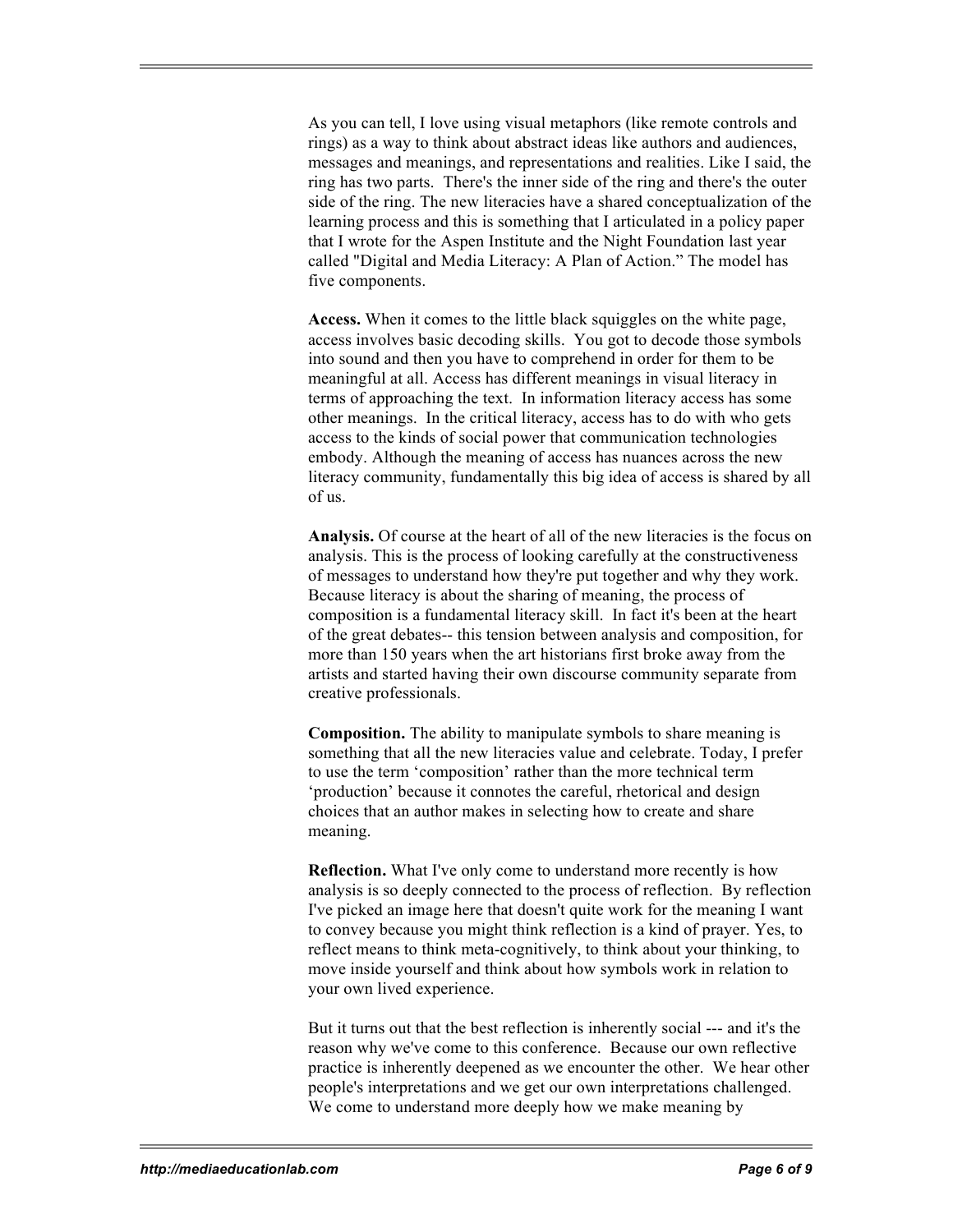encountering people who are meaning making in similar but different ways.

**Action.** The final phase of the learning process I identify as a form of action. For a lot of years in my own learning trajectory I was very nervous about this. I wasn't sure as a young teacher if I had the authority to invite my students to think about their power as communicators in the world outside the classroom. How arrogant. Wouldn't I risk acting as an agent of propaganda myself?

It's this practice of social action that Henry Jenkins has just right when he and his colleagues talk about the value of participatory culture. Now I see how, to fulfill our obligations to support the development of citizens in a self-governing arena, we need to include this in our pedagogy. In doing so, we help create the society we want to have in the world by the social actions we take.

I think in a lot of ways the opportunities for new literacies to contribute to that practice of democratization and genuine empowerment is right here in front of us. We saw earlier this year with the Arab Spring that all over the world, people are hungry to share their sense of what needs to change in our society, to formulate the cultural values that treasure and celebrate what we value and marks off as trangressive and aberrant that which we abhor.

I think our obligation to help our students understand their power as communicators is absolutely part of our responsibility as educators, as artists, as creative people. I think it's really important that we reflect on socially responsible ways we can use that power in meaningful way.

I have just presented to you these two big ideas: a set of ideas and a learning process. Now what I want to do is share with you a little video that I found on the PBS website, on this really interesting documentary. As you watch I want to see if you can see how the concepts I've just talked about are embodied

## **VIDEO: New Learners of the 2st Century http://video.pbs.org/video/1797357384/**

We see in this little excerpt a lot of the ideas that have come from the 60 years that the new literacies folks have been playing in sandboxes all over this country and all over this world. In fact one of the reasons why I'm so excited about digital and media literacy and why I see an opportunity now in the education system to really start to shift as all different stakeholders start to get aligned along the same key dimensions.

With all different points of view, we're seeing more and more alignment. K-12 schools and universities are talking about this. And in cultural institutions like museums and in the business community. In the family we're all starting to realize these new competencies are fundamental for how we think about life today and how we think about the unthinkable, which is life ten years from now or even 20 years from now.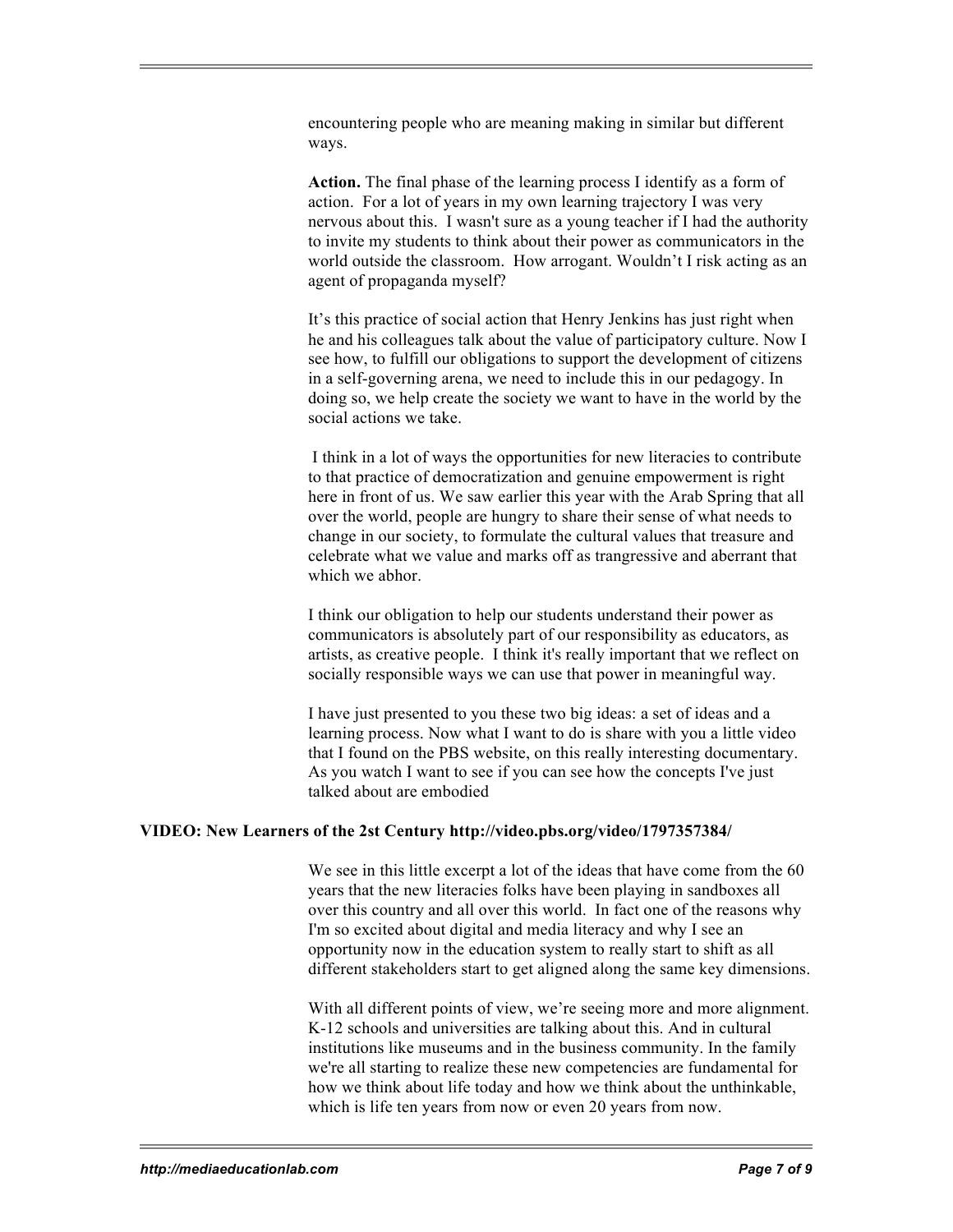The rate of change in our society means that digital and media literacy become essential life skills – and it takes a community education movement to make these skills normative for all our citizens.

Today, we can't even imagine the changes that will happen as a result of this explosion of digital media technologies and how those tools can help us hold on to the traditions and the cultural values that are meaningful to us. But I'm convinced that digital and media literacy enables us to express our full humanity through the skillful use of the wide range of symbol systems that are literally at our fingertips.

Now for the last 30 years that I've been doing this work, it's really been the kids that are at the heart of the enterprise. I've spent most of my career working with teachers in K-12 settings, helping them to use visual literacy, information literacy, media literacy, news literacy, advertising literacy, critical literacy, and digital literacy.

In fact it turns out that a lot of people who teach children and young people have some deep fears and anxiety about the phrase digital and media literacy. That's because that phrase sounds an awful lot like technology. That's why I thank goodness for the visual literacy pioneers who, 60 years ago, helped us understand about how literacy happens as a result of the sharing of meaning through symbols.

Let's look at this little girl's comic. Let me read it to you. You can see in the top panel there are two girls sitting together and one says have you seen "Cloudy with a Chance of Meatballs" and she says, "Yeah, I really enjoyed that movie." Then in the second panel we see they're both thinking about the movie, right? "It was so funny," they both say.

Then we that when they start to share their thoughts more deeply, they have different reasons for liking the film. One says, "It was so gross when the kid puked because of all the ice cream his dad still missed him, eww." The other girl says, "Well, I thought it was cool when they went sledding off the roof and they fell into the dumpster." When we create space to share our interpretations, we discover the unique way we see media texts and recognize the beauty and integrity in the various possible interpretations of them.

Then the girl's comic shows an eyeball, yes that is an eyeball, right? Now we're moving into what appears to be a dream sequence. It says here, "I had a dream like this before." Now this little nine-year-old girl has created a fascinating little narrative, using images and words, where she is going to take us on the next panel into the world of her imagination. I am simply in awe of the sheer charm and loveliness of children's creative expression when they get a chance to use images and words to share ideas.

And I think that you pioneers, you visual literacy scholars and teachers and artists and creative people, have helped us to understand something truly important: you don't need technology to build the core